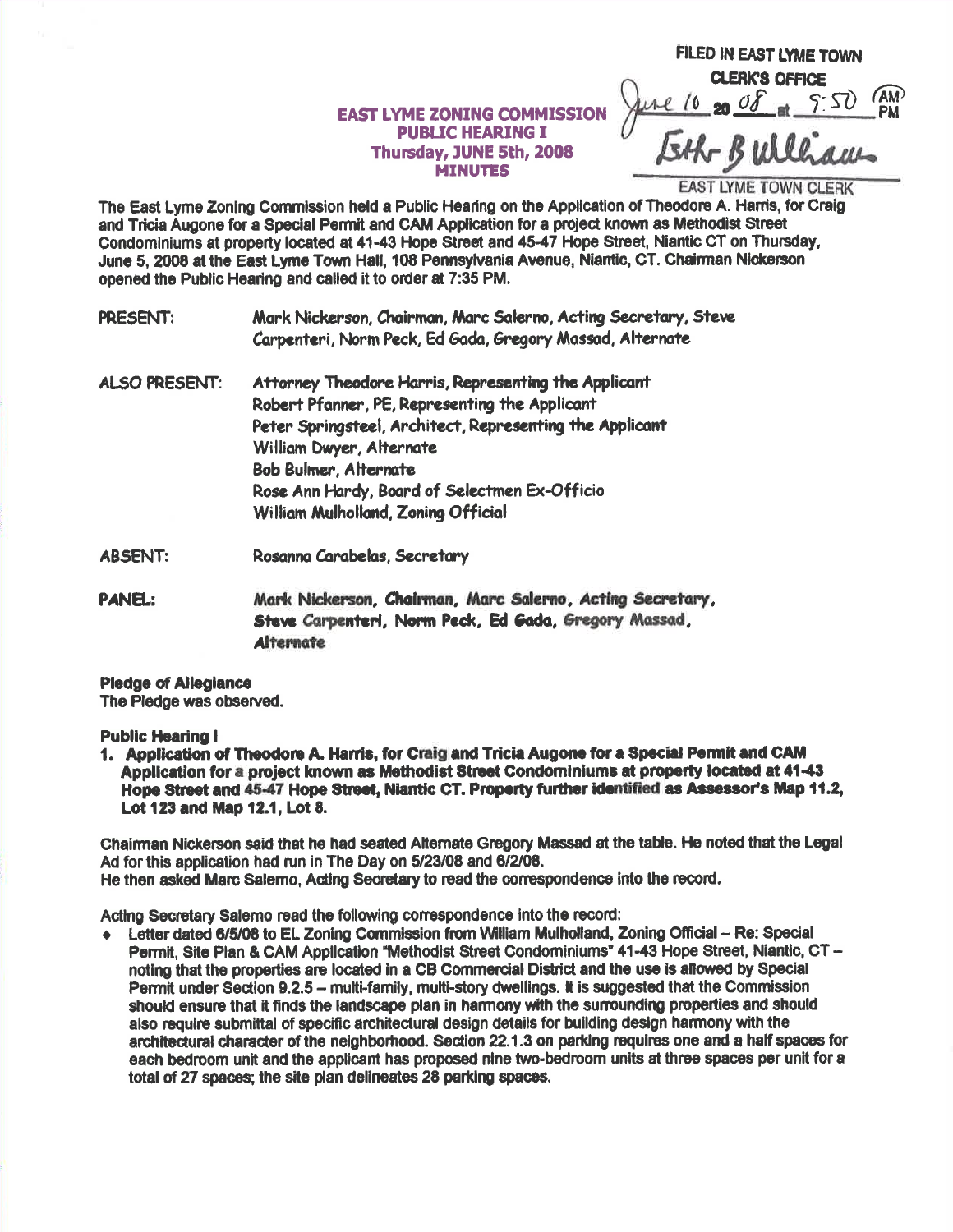◆ Correspondence dated 5/12/08 to EL Zoning Commission from Marcy Balint, OSLIP Sr. Coastal Planner CT DEP - Re: Methodist Street Condos Coastal Site Plan Review, Hope Street - noting that demolition of old buildings will be required and asking that details be provided and that proper sedimentation and erosion control measures are required and will be strictly monitored and enforced.

Mr. Nickerson called upon the applicant or their representative for a presentation of this application. Attomey Theodore Harris, place of business 351 Main Street said that this is the third phase of revitalization of Hope and Methodist Streets. He recalled that some years ago Don Bergeron took the triangle and revitalized that area and then 38 Hope Street came along and is in progress now. This area represents taking two older homes and transforming them into nine residences. He then submitted the following exhibits for the record:

- **Exhibit A Methodist Street Condos Record Plan Revised 6/4/08**
- $\div$  Exhibit B Methodist Street condos Typical floor plan and rear building elevations undated
- **FIRE Exhibit C** Copy of the sign posted on the site more than 15 days prior to this public hearing

Attomey Harris said that he would first talk about the CAM application. Because there are no coastal resources on or adjacent to this site, there are no impacts; however they do have to consider any indirect impacts and therefore the recommendation has been made that 80% of the solids are removed from the first 1" of rain/run-ofi and they will do thls as part of the stormwater management plan.

He continued that the development highlights are that the entrance will be on Methodist Street and that it will consist of nine units of 1600 sf or 1900 sf in three buildings. Each unit will have a garage and a deck. There will be a sidewalk all around the area and they will be served by public water & server from Methodist Street. There will be deciduous and evergreen plantings around the area; minimal lighting around the outer perimeter and there will be front steps to the units of one to two steps each that will be placed within the setback area. He explained that this meets the four criteria items for a Special Permit that is found in Section 25.5: they need 2000 sf per unit or a total of 18,000 sf and they have 34,000 sf; the minimum size of the units has to be 800 sf and they are proposing units of 1600 and 1900 sf; they would have to provide elevators in a building of three stories or more and they are only building two stories and – it requires a public water & sewer connection and they have that as 38 Hope Street included a lateral. He said that a traffic study is not required and was not done as there would be no discemlble difference with seven more units given that there are two houses already there. This is the first application under the CB zone and the new regulations and they are applying under this. They are bringing back the old style street architecture and Peter Springsteel will explain this to them later. He then introduced Robert Pfanner Sr. to explain the drainage and other engineering concepts.

Robert Pfanner Sr., PE noted that the CAM must not have been sent with the drainage details as they have an underground structure that will hold 1" of rain and that gathers 80% of the solids. He said that this is a .76 of an acre site and explained how the water moves in the drainage report. With regard to lighting, he said that they would be four lights on the interior that are omamental type - similar to those found at the CVS. He submitted Exhibit D for the record - a picture of the lamp post style light at 6 ohms. The units also have their own front and back lights plus Hope and Methodist Streets have the street lights. With respect to the landscaping there would be no trees on Hope Street as they only have 6' to work with. On Methodist Street there will have a variety of sugar maples, dogwoods, azaleas, rhododendrons, pines and arborvitaes. There will also be a 50' long berm on the Methodist Street side that will be grassed and a fence.

Mr. Peck asked what type of fence.

Mr. Pfanner said that there is a detail on the back of the plan and that it would be white vinyl or wood. Attorney Harris said that the buffer requirements are a fence or plantings and they are doing both.

Mr. Peck asked if the fence would only be on the two sides.

- Mr. Pfanner sald yes.
- Mr. Mulholland noted that there is a two-family home nearby that has been lmproved.

Mr. Salemo asked for an overview of the neighbors.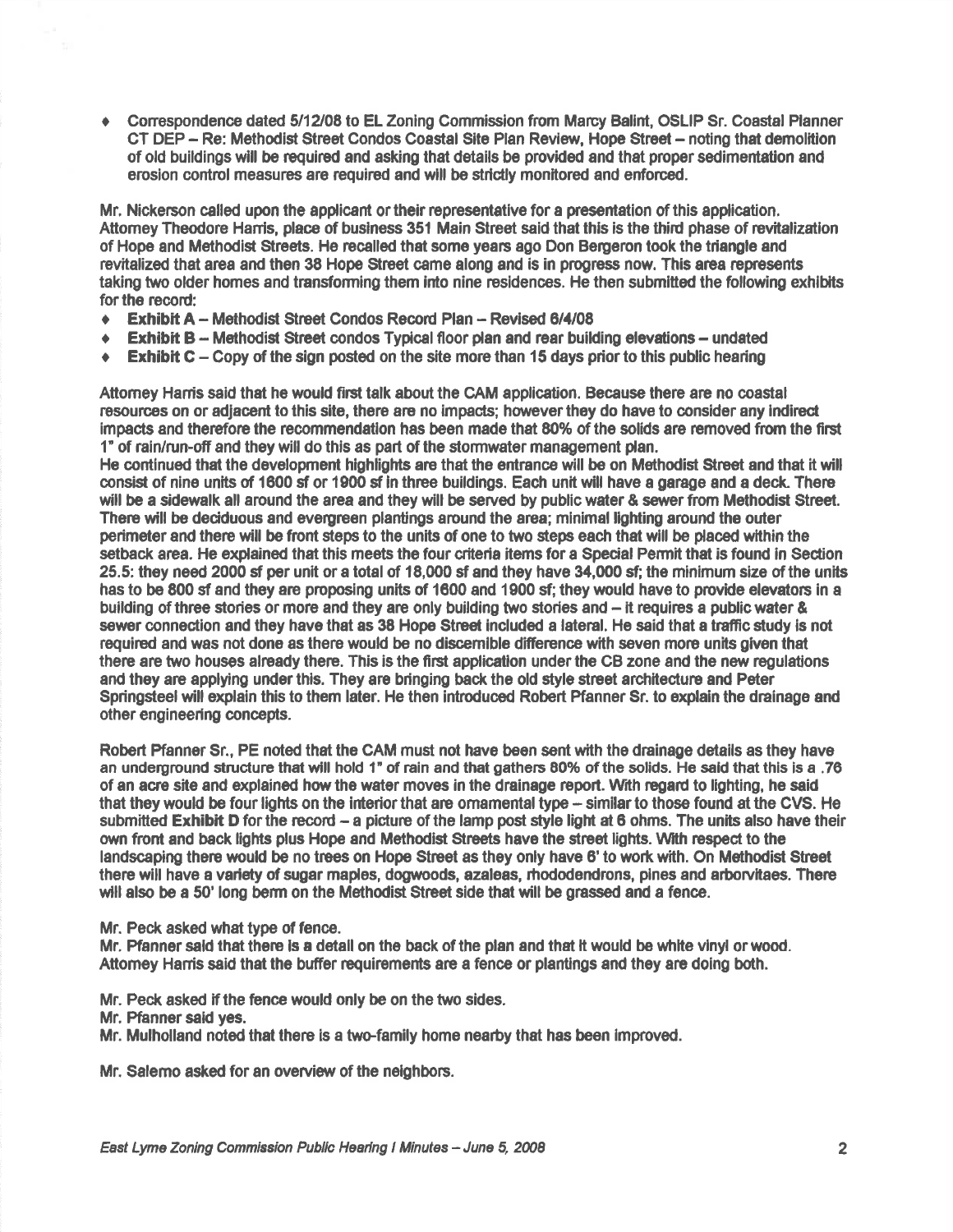Mr. Pfanner said that there is a two-family home, Gary Lakowsky backs up to this and the rest are the back lots from the Main Street buildings/homes. Exhibit E was submitted for the record - a picture of the side of the house to the west of this application.

Mr. Massad asked if there would be a dumpster and how it would be addressed. Attomey Harris said that there would be a fence between the property and the dumpster and a fence in front of the dumpsterand it would be gated.

Mr. Carpenteri asked if there would be basements in these units.

Mr. Pfenner said yes; they would be below grade with the garages on grade.

Mr. Carpenteri asked the size of the decks. Mr. Pfanner said that they would be  $12' \times 12'$  or  $12' \times 14'$ .

Mr. Nickerson asked about the water & sewer.

Atlomey Hanis said that they are entitled to a connection es both laterels are in. He added that they wlll make an application to the Water & Sewer Commission for service as necessary.

Mr. Nickerson esked if the parking lot would be asphalt. Mr. Pfanner said yes.

Attomey Hamis introduced Peter Springsteel, Architect to explain the building styles. Peter Springsteel, Licensed Architect from Mystic, CT said that he has taken the plans and expanded them to fit into the downtown neighborhood which fosters the revitalization of the new downtown Niantic. He explained the history of the architectural styles that would have been in Niantic through the centuries and sald that he combined these styles to come up with a style based on Greek Revival which traditionally sat close to the street and had earth tones that were subtle but attractive.

Mr. Salemo asked if the garage is a one-car garage. Mr. Springsteel said yes.

Mr. Gada asked how much space there is in the atic and if someone could stand up in them as he was thinking that they would be ideal for the air handler mechanicals.

Mr. Springsteel said that a person could just barely stand up in them and that they would be fine for the mechanicals.

Mr. Nickerson asked if the tenants/owners would have everyday access through the back. Mr. Springsteel said yes.

Mr. Salemo asked where the compressors would be located – in the back. Mr. Pfanner said yes, they would be in the back and that there is room forthem.

Mr. Salemo asked what materials they would be using on the buildings. Mr. Springsteel said that it would be PVC or wood or fiberboard cement and vinyl wrap with architectural shingles.

Mr. Peck asked what the elevation/height of the buildings was.

Mr. Springsteel said that it would be similar to the homes that are there at present.

Mr. Carpenteri asked about the heating system type.

Mr. Pfanner/Attomey Hamis said that it would be heat pumps.

Mr. Nickerson then called for anyone from the public who wished to speak in favor of this application  $-$ Gary Lakowsky, 12 Methodist Street said that he is the owner of the adjacent property and that they have been looking at the eyesores that are there for too long and that this would be much better. He asked if the lighting would be cut-off lighting and where the compressors would be